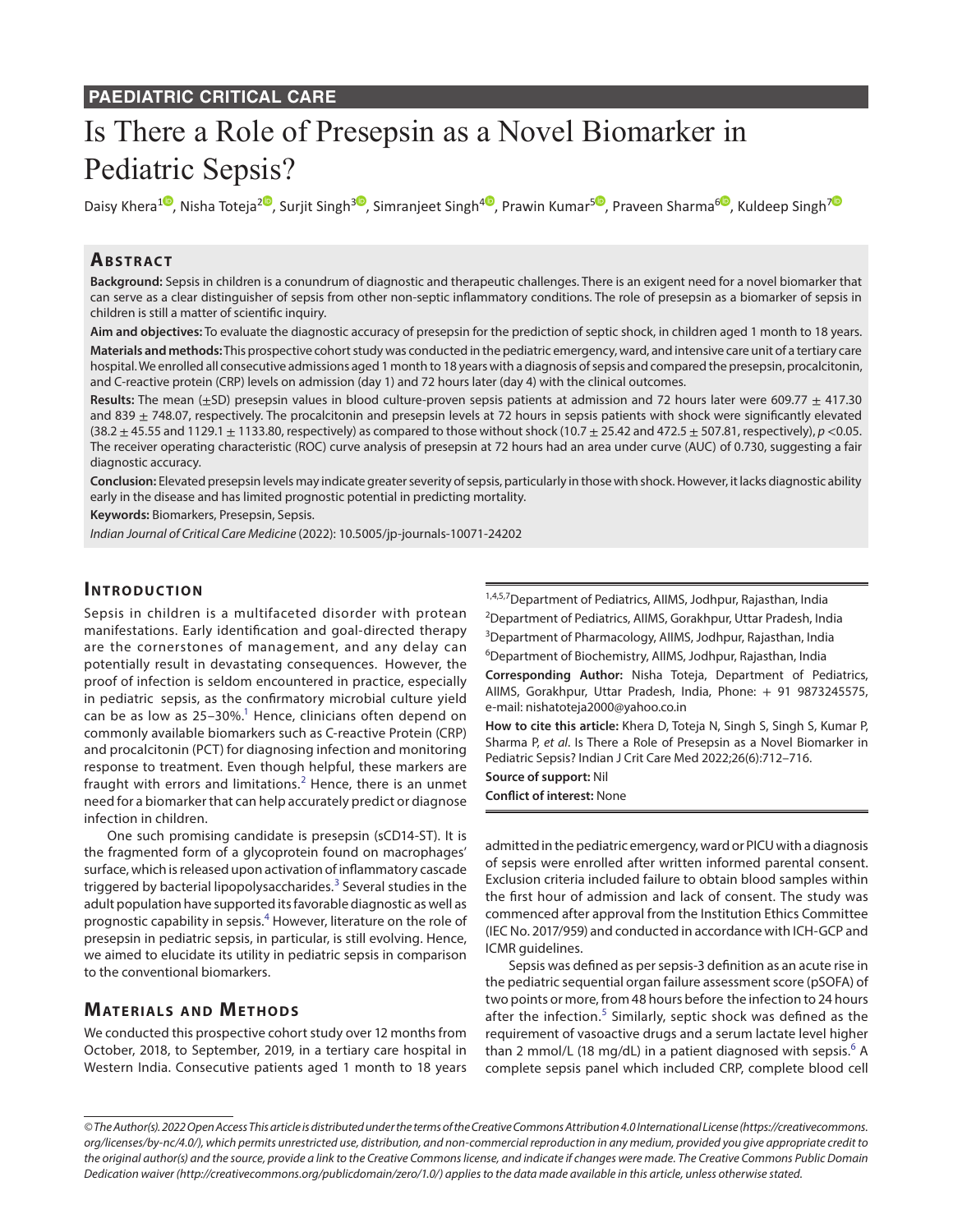counts (CBC), procalcitonin, and presepsin, was assayed for each of the enrolled patients on day 1 (within 1 hour of admission) and at 72 hours (day 4). Blood cultures and other relevant body fluid cultures were also obtained. Other labs and radiological investigations were evaluated as clinically indicated. The clinical correlates were documented along with the final outcome of the enrolled patients.

Once enrolled, 2–3 mL of venous blood was withdrawn within the first hour of admission on day 1 and distributed into three separate vials each of EDTA, plain, and heparin-coated, in addition to blood cultures. The complete blood count was estimated from the EDTA vial on Sysmex 1000, Gumby, Germany. Plain vial sample was allowed to clot and processed for high sensitivity CRP (reference range <1 mg/L) using the immunoturbidimetry method and procalcitonin quantified (reference range <0.1 ng/mL) using ADVIA Centaur third-generation chemiluminometry. Presepsin assay was performed on 0.1 mL of heparinized blood by a point of care (POC) test instrument (PATHFAST, Mitsubishi Chemical Europe), based on the principle of noncompetitive chemiluminescence enzyme immunoassay. Reference values (95th percentile) for presepsin were taken as 320  $pg/mL<sup>7</sup>$  $pg/mL<sup>7</sup>$  $pg/mL<sup>7</sup>$  Daily pSOFA score was also noted. The same samples were repeated at 72 hours of admission (day 4). The children were followed up till death or discharge and their outcomes recorded. The primary outcome was to assess the diagnostic accuracy of blood levels of presepsin for predicting septic shock in patients with sepsis as defined by the sepsis-3 criteria. The secondary outcome was to evaluate the prognostic accuracy (mortality) of presepsin compared to currently available infection biomarkers.

#### **Statistical Analysis**

The Chi-square test or Fischer's Exact test was used for the analysis of categorical variables. Numerical data between two groups were compared using the student *t*-test. Receiver operating characteristic (ROC) curves of presepsin and procalcitonin were constructed, and the area under ROC curve was calculated. Diagnostic accuracy parameters of presepsin and procalcitonin for the diagnosis of septic shock were calculated using MEDCALC software (Available from: https://www.medcalc.org/calc/diagnostic\_test.php). All data were reported along with 95% confidence intervals (CI). *p*-value <0.05 was considered for statistical significance. All analysis was done using the SPSS (IBM SPSS, Version 23.0. Armonk, New York: IBM Corp).

The sample size was calculated based on the study done by Ghazy et al. $8$  Considering the sensitivity of presepsin in predicting mortality in septic patients on day 3 of admission as 86% with a precision of 10%, the estimated sample size was 46 children.

### **RESULTS**

We enrolled 54 children with a diagnosis of sepsis according to sepsis-3 criteria. Eighteen children (33%) developed septic shock, and six (11.6%) children died. The baseline characteristics of participants with and without sepsis shock are detailed in [Table 1.](#page-1-0) The most common focus of infection was identified as pneumonia (51.8%), followed by neuro-infections (12.9%). Others included empyema (3.7%), urinary tract infections (3.7%), skin and subcutaneous infections (3.7%), and intra-abdominal infections (5.5%), whereas no clear source could be identified in nine cases (16.6%). Two-thirds (68.5%) of the study cohort comprised infants and young children below 5 years of age. No children with

#### <span id="page-1-0"></span>**Table 1:** Baseline characteristics of the two groups

|                                             | Sepsis          | Septic shock                        | p value     |  |  |  |
|---------------------------------------------|-----------------|-------------------------------------|-------------|--|--|--|
| Baseline characteristics                    | $(n = 36)$      | $(n = 18)$                          | (two sided) |  |  |  |
| Age (months),<br>Mean $\pm$ SD              |                 | $44.55 \pm 48.89$ 54.28 $\pm$ 77.60 | 0.576       |  |  |  |
| Male/Female, n (% of<br>males)              | 24/12 (66.7)    | 11/7(61.1)                          | 0.456       |  |  |  |
| Weight (kg), Mean $\pm$ SD                  | $10.7 \pm 8.11$ | $11.6 \pm 9.40$                     | 0.093       |  |  |  |
| Height/length (cm),<br>Mean (±SD)           | $107 \pm 8.11$  | $116 \pm 8.11$                      | 0.873       |  |  |  |
| Fever (n) (%)                               | 35 (97.2)       | 15(83.3)                            | 0.103       |  |  |  |
| Respiratory distress (n)                    | 24 (66.6)       | 16 (88.8)                           | 0.73        |  |  |  |
| Antibiotic usage in last<br>10 days (n) (%) | 17(47.2)        | 10(55.6)                            | 0.387       |  |  |  |
| Immunocompromised<br>(n) (%)                | 0(0)            | 4(22.2)                             | 0.10        |  |  |  |
| Severe acute<br>malnutrition $(n)$ $(\%)$   | 4(11.1)         | 5(27.8)                             | 0.124       |  |  |  |
| Pulse (/minute),<br>$Mean(\pm SD)$          |                 | $112.23 \pm 6.82$ $120.72 \pm 5.85$ | 0.710       |  |  |  |
| Systolic BP (mm Hg),<br>Mean ( $\pm$ SD)    |                 | $95.86 \pm 13.24$ $96.74 \pm 14.18$ | 0.766       |  |  |  |
| Diastolic BP (mm Hg),<br>Mean ( $\pm$ SD)   | $58.14 \pm 7.7$ | $51.03 \pm 17.48$                   | 0.326       |  |  |  |

underlying primary immunodeficiency were enrolled. However, four (7.4%) children in the study had secondary immunosuppression due to chemotherapy. Thirteen children in the study had various co-morbidities. These included hematological conditions (*n* = 2), solid organ cancer  $(n = 2)$ , type I diabetes  $(n = 1)$ , cystic fibrosis (*n*= 1), chronic kidney disease (*n*= 3), acyanotic heart disease (*n*= 2), and cerebral palsy  $(n = 2)$ .

Causative organisms were identified in 17 children, among which blood culture-positive sepsis was seen in 10 children (18.5%), bronchioalveolar lavage grew organism in 5 children (9.2%), and 2 children had candiduria (3.7%). Amongst the blood culturepositive infections, nine were due to gram-negative bacteria, and the remaining one had gram-positive-MSSA. All five positive bronchoalveolar fluid cultures had gram-negative bacterial growth.

The mean presepsin values in the blood culture-proven sepsis patients at admission (0 hours) and 72 hours were 609.77  $\pm$  417.30 and 839  $\pm$  748.07, respectively. The presepsin, procalcitonin, and CRP levels in blood culture positive and negative patients and those with and without septic shock at 0 and 72 hours are detailed in [Tables 2](#page-2-0) and [3](#page-2-1). The baseline procalcitonin and presepsin levels at the time of admission before antibiotics administration in patients with and without septic shock were comparable. However, at 72 hours, both procalcitonin and presepsin levels in sepsis patients with shock were significantly elevated (38.2  $\pm$  45.55 and 1129.1  $\pm$  1133.80, respectively) compared to those without shock (10.7  $\pm$  25.42 and 472.5 ± 507.81, respectively), *p* = 0.006 and 0.005, respectively. The serum lactate at admission and the worst pSOFA score also differed significantly between these two groups [\(Table 3](#page-2-1)). The sensitivity, specificity, positive predictive value, negative predictive value, likelihood ratio, and the diagnostic accuracy of procalcitonin and presepsin at admission and 72 hours for the prediction of septic shock are detailed in [Table 4](#page-2-2).

The baseline procalcitonin and the serum lactate at admission (day 1) and the worst pSOFA were significantly elevated in the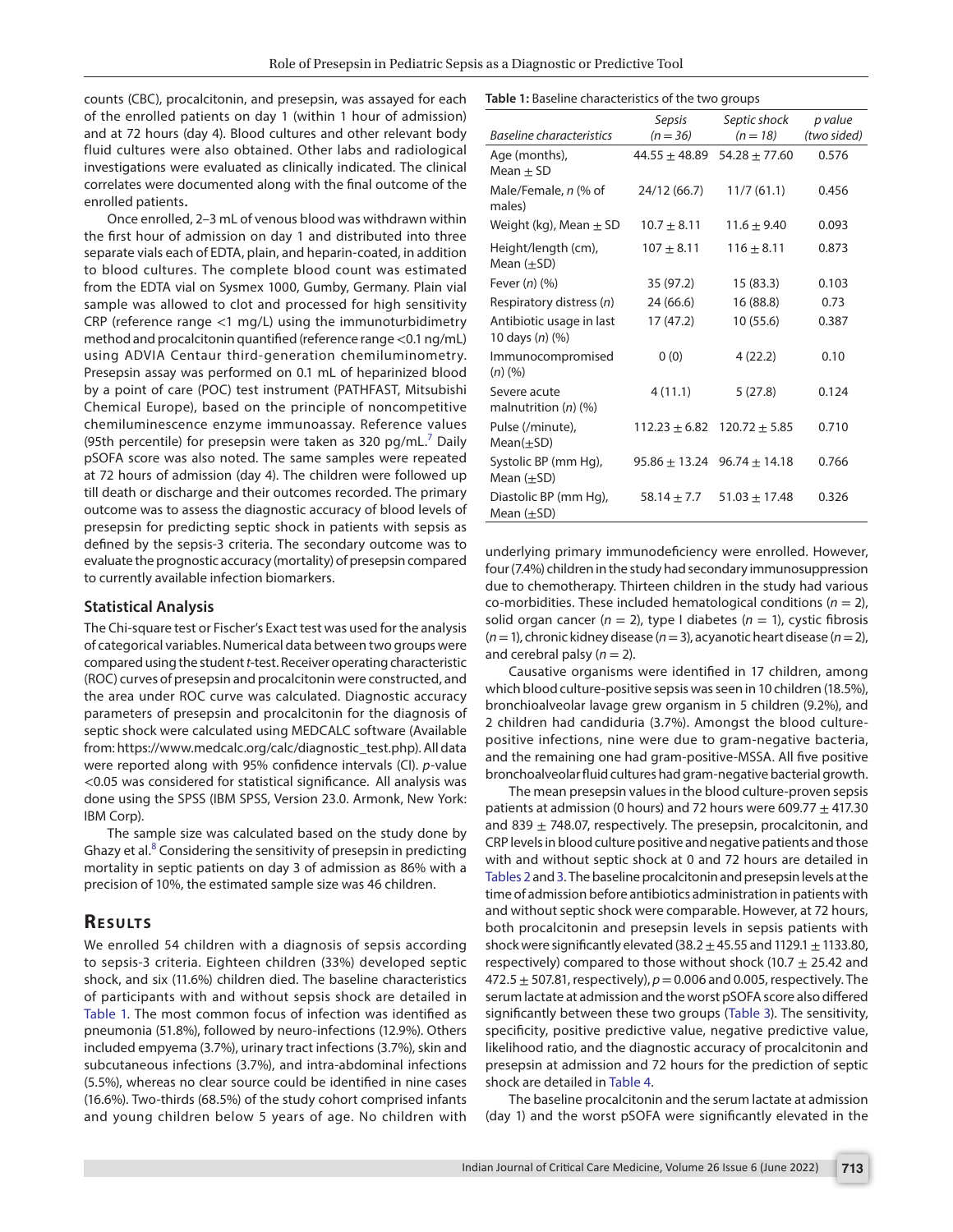non-survivors compared to the survivors ([Table 3](#page-2-1)). Though the presepsin levels were also higher in non-survivors, this difference was not statistically significant. The ROC curve of procalcitonin, presepsin, and CRP at admission (0 hours) did not show diagnostic accuracy. However, the ROC curves of procalcitonin ( $AUC = 0.718$ ) and presepsin ( $AUC = 0.730$ ) at 72 hours of admission showed fair diagnostic accuracy [\(Fig. 1](#page-3-0)). On binary logistic regression, pSOFA score [OR (95% CI) 1.75 (1.30–2.34), *p* <0.001] was found to have a significant correlation with septic shock.

# **Discussion**

Presepsin or CD (cluster of differentiation)-14 is a cell-surface glycoprotein expressed in macrophages, monocytes, dendritic cells, and neutrophils.<sup>[8](#page-4-7)</sup> Presepsin levels rise within 2 hours and peak at 3 hours after the onset of infection. The new point of care presepsin assay allows bedside testing with a turn-around time of

<span id="page-2-0"></span>**Table 2:** Mean values of procalcitonin, presepsin, C-reactive protein, serum lactate, and worst pSOFA scores in blood culture-positive and blood culture-negative sepsis

|                                      | Blood culture       | <b>Blood culture</b> |             |
|--------------------------------------|---------------------|----------------------|-------------|
|                                      | positive sepsis     | negative sepsis      |             |
| Parameters                           | $(n = 10)$          | $(n = 44)$           | p value     |
| Mean $\pm$ SD                        | $Mean \pm SD$       | Mean $\pm$ SD        | (two-sided) |
| Procalcitonin at<br>0 hours (ng/mL)  | $10.03 \pm 8.613$   | $15.27 \pm 31.45$    | 0.624       |
| Procalcitonin at<br>72 hours (ng/mL) | $40.37 + 47.83$     | $15.74 \pm 31.67$    | 0.057       |
| Presepsin at<br>0 hours (pg/mL)      | $609.77 \pm 417.30$ | $865.81 + 661.78$    | 0.448       |
| Presepsin at<br>72 hours (pg/mL)     | $839.22 \pm 748.06$ | $980.09 \pm 843.96$  | 0.561       |
| hs-CRP at 0 hours<br>(mq/L)          | $63.73 \pm 80.06$   | $69.25 \pm 68.85$    | 0.832       |
| hs-CRP at<br>72 hours (mg/L)         | $72.0 \pm 61.64$    | $47.38 + 59.76$      | 0.267       |
| Serum lactate<br>(mmol/L)            | $2.91 \pm 1.37$     | $2.30 \pm 1.19$      | 0.180       |
| Worst *pSOFA<br>score                | $15.67 + 4.56$      | $12.36 \pm 5.08$     | 0.076       |

2 minutes.<sup>9</sup> However, the cost of the test is a significant limitation, especially in resource-constrained settings.

Several recently published studies indicate the potential role of presepsin as a biomarker for the early diagnosis of sepsis. A recent systematic review concluded that presepsin had high sensitivity and specificity in predicting neonatal sepsis.<sup>10</sup> Another pediatric metanalysis comprising four studies concluded that presepsin has higher sensitivity and diagnostic accuracy but lower specificity than procalcitonin or CRP in detecting sepsis in children.<sup>11</sup> Nevertheless, the scientific query into the utility and role of presepsin in pediatric sepsis warrants further research.

Fundamentally, most existing biomarkers are acute phase reactants, and their levels exhibit a proportionate rise in response to the presence and degree of the inflammatory process. However, existing acute phase reactants do not discriminate well between various etiologies of inflammation. Furthermore, whether the level of biomarkers can help distinguish sepsis caused by specific microorganisms is also uncertain. A previous study had observed a similar trend in presepsin levels within the groups of microorganisms; the median presepsin value was 1668 pg/mL (range:

<span id="page-2-2"></span>

| Table 4: Diagnostic accuracy of procalcitonin and presepsin at 72 hours |
|-------------------------------------------------------------------------|
| for diagnosing septic shock in sepsis patients                          |

|                                                      | Procalcitonin<br>at 72 hours | Presepsin<br>at 72 hours |
|------------------------------------------------------|------------------------------|--------------------------|
| Diagnostic criteria                                  | $(n = 54)$                   | $(n = 54)$               |
| Test positive/test<br>negative in septic<br>shock    | 13/5                         | 14/4                     |
| Test positive/test<br>negative in no septic<br>shock | 16/20                        | 15/21                    |
| Sensitivity                                          | 72.2% (46.52–90.31)          | 77.8% (52.36–93.59)      |
| Specificity                                          | 55.6% (38.10-72.06)          | 58.3% (40.76-74.49)      |
| <b>PPV</b>                                           | 44.79% (33.78-56.34)         | 48.24% (37.1–59.58)      |
| <b>NPV</b>                                           | 80.0% (64.28-89.92)          | 84.0% (67.97-92.87)      |
| $LR+$                                                | $1.62(1.02 - 2.58)$          | $1.87(1.18 - 2.95)$      |
| $LR-$                                                | $0.50(0.22 - 1.11)$          | $0.38(0.15 - 0.94)$      |
| Diagnostic accuracy                                  | 61.1% (46.87–74.08)          | 64.8% (50.62-77.31)      |

PPV, positive predictive value; NPV, negative predictive value; LR+, likelihood ratio positive; LR−, likelihood ratio negative

\* pSOFA, pediatric sequential organ failure assessment

<span id="page-2-1"></span>**Table 3:** Mean values of procalcitonin, presepsin, CRP, serum lactate, and worst pSOFA scores in septic shock and sepsis patients and deaths and survivors

|                                   | Septic shock       | Sepsis           |             |                  |                   |             |
|-----------------------------------|--------------------|------------------|-------------|------------------|-------------------|-------------|
| Parameters                        | $(n = 18)$         | $(n = 36)$       | p value     | Deaths           | <b>Survivors</b>  | p value     |
| Mean $\pm$ SD                     | $Mean \pm SD$      | $Mean \pm SD$    | (two-sided) | $(n = 6)$        | $(n = 48)$        | (two-sided) |
| Procalcitonin at 0 hours (ng/mL)  | $14 + 26.75$       | $14.78 + 30.25$  | 0.923       | $40.076 + 48.15$ | $14.19 + 24.53$   | 0.020       |
| Procalcitonin at 72 hours (ng/mL) | $38.17 + 45.55$    | $10.67 + 25.42$  | 0.006       | $12.19 + 24.54$  | $11.07 + 32.81$   | 0.106       |
| Presepsin at 0 hours (pg/mL)      | $837 + 810.07$     | $816.2 + 970.85$ | 0.938       | $723.67 + 537.1$ | $643.24 + 651.25$ | 0.575       |
| Presepsin at 72 hours (pg/mL)     | $1129.11 + 1133.8$ | $472.47 + 507.8$ | 0.005       | $848.07 + 950.2$ | $564.32 + 831.24$ | 0.201       |
| "CRP at 0 hours (mg/L)            | $43.39 \pm 53.25$  | $80.79 + 74.65$  | 0.064       | $89.39 + 48.15$  | $65.70 + 68.10$   | 0.440       |
| #CRP at 72 hours (mg/L)           | $44.95 + 42.33$    | $54.75 + 67.71$  | 0.578       | $65.69 + 68.10$  | $46.94 + 57.59$   | 0.117       |
| Serum lactate (mmol/L)            | $3.58 + 1.2$       | $1.8 + 0.691$    | < 0.001     | $3.91 + 0.99$    | $2.21 + 1.12$     | 0.001       |
| Worst<br>pSOFA score              | $18.11 + 2.49$     | $10.30 + 3.95$   | < 0.001     | $20 + 1.7$       | $12.02 + 4.67$    | 0.000       |

# CRP, C-reactive protein; \* pSOFA, pediatric sequential organ failure assessment

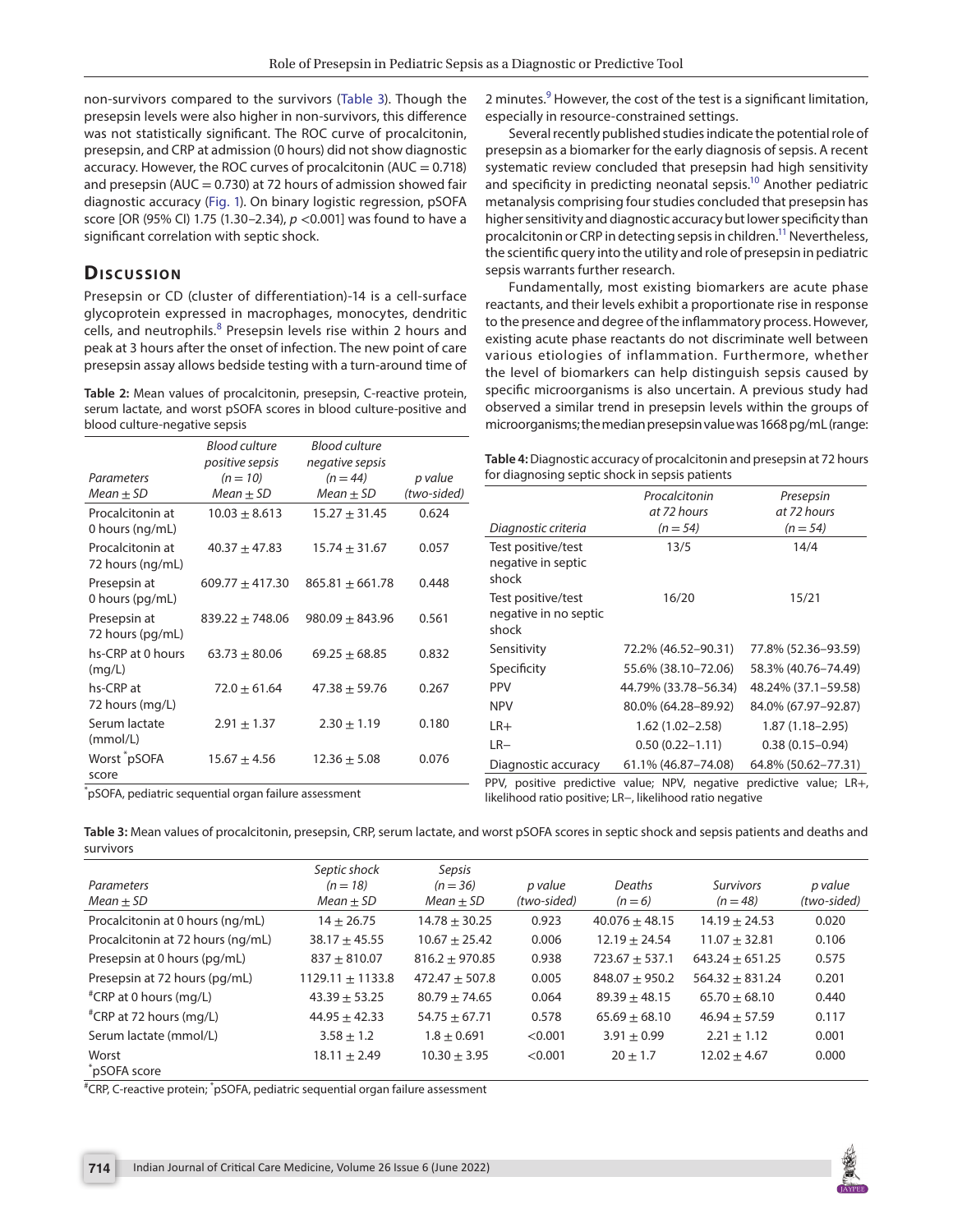

<span id="page-3-0"></span>**Fig. 1:** Receiver operating characteristic curve of presepsin and procalcitonin at 72 hours

1048–2935) for gram-positive bacteremia patients, 1756 pg/mL (range: 1,103–2,033) for gram-negative bacteremia patients, and 1406 pg/mL (range: 1,348–1,566) for candidemia patients.<sup>12</sup> Another study observed that the mean log value of presepsin was 2.47 (SD 0.13) (pg/mL) for gram-positive bacteremia patients and 2.64 (SD 0.29) (pg/mL) for gram-negative bacteremia patients with no statistical difference ( $p = 0.237$ ).<sup>13</sup> However, we could not conduct subgroup analysis as our study cohort was comprised almost entirely of gram-negative bacteria as the prevailing isolate.

We enrolled 54 cases of sepsis in children as defined by sepsis-3 criteria and evaluated the performance of presepsin with that of conventional biological markers such as CRP and procalcitonin. We did not find presepsin levels at admission to be diagnostic for predicting septic shock in septic children. However, we cannot predict the diagnostic accuracy for sepsis as we did not have healthy children as controls in the present study. In terms of diagnostic threshold and accuracy, Ghazy et al. reported that on day 1 with a threshold point of 983 ng/L,  $AUC = 0.58$ , presepsin had 57% specificity and 71% sensitivity, while on day 3, with a threshold point of 1300  $\frac{ng}{L}$ , AUC = 0.82, presepsin had 73% specificity and 86% sensitivity as a predictor for 30-day mortality in pediatric sepsis patients.<sup>14</sup> Olad et al. studied presepsin levels in children with malignancies with chemotherapy-induced severe neutropenia and found that although it was not sensitive for detection of bacteraemia, it was significantly higher in blood culture-positive cases where there was no clinically detectable source of infection.<sup>15</sup> Baraka et al. found that presepsin had high sensitivity (100%) and high specificity (85.7%) in detecting bacteraemia in pediatric patients with hematological malignancies who had febrile neutropenia.<sup>16</sup> Basaranoglu et al. in their study found that presepsin levels were significantly higher in catheterrelated bloodstream infections in pediatric patients compared with healthy controls with an area under the curve of 0.98 (95% CI 0.97–1), and the best cut off value was 990 pg/mL $^{12}$  Urbonas et al. did not find any significant difference in presepsin levels between bacteremia/sepsis group and fever of unknown origin group in pediatric oncology patients with febrile neutropenia[.17](#page-4-16) Plesko et al. studied the role of presepsin in pediatric haemato-oncological patients and found that presepsin had good sensitivity (84%) and specificity (58%) for predicting clinical signs of sepsis but poor specificity (27%) and positive predictive value (24%) for detecting

bacteraemia.<sup>13</sup> According to our analysis, presepsin at 72 hours after admission had a diagnostic accuracy of 64.8%, a sensitivity of 77.8%, and specificity of 58.3%, which was higher than that of procalcitonin and CRP. Also, even though elevated presepsin levels were observed in those with greater disease severity, it did not help in predicting mortality. These observations resonate well with the previous work by Algebaly et al.<sup>18</sup> They reported that presepsin did not discriminate well the critically septic patients from healthy children both early and later in the course of infection. However, elevations in the presepsin levels were in accord with the increasing severity of sepsis. Shozushima et al. concluded that cutoff levels of presepsin were significantly higher in those with sepsis and commensurated with the degree of severity of sepsis.<sup>19</sup> They found presepsin values of 721 pg/mL in local infections, 817.9 pg/mL in sepsis, and 1992.9 pg/mL in severe sepsis compared to 294.2 pg/mL in noninfected patients.

Our study indicated a significant correlation between presepsin levels and the presence of septic shock at 72 hours of admission. In a pediatric study by Ghazy et al., it was found that presepsin levels were significantly higher amongst septic patients versus controls and the incremental rise was proportional to the severity of sepsis, particularly in those with hypoperfusion/ shock.<sup>14</sup> Similarly, Romualdo et al., concluded that presepsin has a good ability to differentiate adult septic shock from sepsis at the time of admission.<sup>20</sup> Some of the published literature on the adult population has also highlighted these observations.<sup>7[,19](#page-4-18),[21](#page-4-20)[,22](#page-4-21)</sup> Similar conclusions were reported by a recent retrospective study conducted on 91 adult patients, defined by sepsis-3 criteria which concluded that presepsin did demonstrate a favorable diagnostic accuracy for discrimination of non-sepsis from sepsis and septic shock when compared against CRP and procalcitonin.<sup>[23](#page-4-22)</sup>

Interestingly, while none of the study biomarkers had any predictive ability for mortality at the time of admission, serum lactate and worst pSOFA scores depicted a significant correlation with adverse outcomes such as septic shock and death. We found significantly elevated presepsin levels at 72 hours in those with septic shock; its clinical implications remain uncertain. Even though there was a trend towards higher values in non-survivors in our study, it was not statistically significant. In the study by Ghazy et al., the presepsin levels were significantly higher amongst non-survivors.<sup>14</sup> These conflicting results may be attributable to differences in study design as well as patient selection criteria. Our study defined sepsis by the latest guidance issued by the third International Consensus Definitions for Sepsis and Septic Shock, which incorporates organ dysfunction. To the best of our knowledge, no pediatric study on presepsin incorporating sepsis-3 definitions has yet been published.

This study has some strengths, including the prospective study design, use of the latest sepsis-3 definitions, and comparison of various biomarkers that enabled us to explore previously unanswered scientific queries regarding this novel biomarker in children. However, the number of participants in the study was relatively small. Also, we did not have a control group for comparative analyses, limiting our results' generalizability.

#### **CONCLUSION**

Even though the early evidence in specific patient groups suggests diagnostic utility in sepsis, its relevance in children remains uncertain. In light of our findings, we believe that even though presepsin and procalcitonin did demonstrate diagnostic accuracy